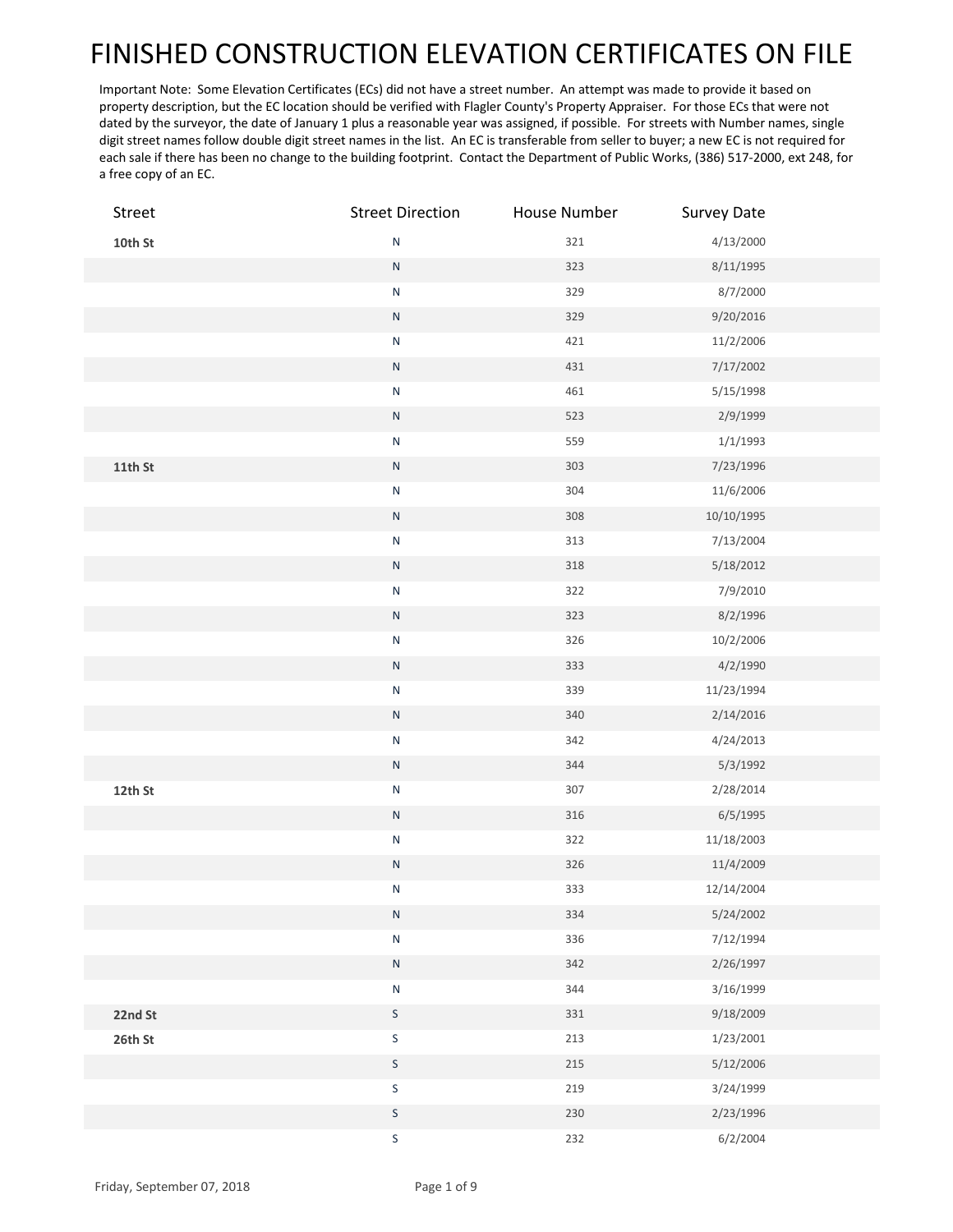| Street             | <b>Street Direction</b> | House Number | <b>Survey Date</b> |  |
|--------------------|-------------------------|--------------|--------------------|--|
| 27th St            | $\mathsf S$             | 205          | 1/13/2006          |  |
|                    | $\sf S$                 | 207          | 10/4/2005          |  |
|                    | $\mathsf S$             | 302          | 4/15/2015          |  |
|                    | $\sf S$                 | 307          | 7/20/1999          |  |
| 6th St             | ${\sf N}$               | 308          | 12/29/1995         |  |
|                    | ${\sf N}$               | 312          | 5/16/2000          |  |
| 7th St             | ${\sf N}$               | 312          | 11/10/2004         |  |
|                    | ${\sf N}$               | 316          | 4/23/2015          |  |
|                    | ${\sf N}$               | 320          | 7/31/2000          |  |
|                    | ${\sf N}$               | 320          | 5/5/2004           |  |
|                    | ${\sf N}$               | 324          | 6/30/1995          |  |
| 8th St             | ${\sf N}$               | 309          | 4/14/2000          |  |
|                    | ${\sf N}$               | 321          | 2/24/2005          |  |
|                    | ${\sf N}$               | 325          | 1/7/2000           |  |
|                    | ${\sf N}$               | 325          | 9/29/2014          |  |
| Anchorage Dr, BB   |                         | 116          | 5/4/2018           |  |
|                    |                         | 122          | 6/8/2017           |  |
|                    |                         | 127          | 1/2/2015           |  |
|                    |                         | 136          | 6/19/2018          |  |
| <b>Annette St</b>  |                         | 2615         | 6/6/2007           |  |
|                    |                         | 2617         | 7/12/2005          |  |
|                    |                         | 2659         | 5/2/2005           |  |
|                    |                         | 2661         | 12/27/2004         |  |
|                    |                         | 2704         | 1/5/2001           |  |
|                    |                         | 2707         | 10/17/1996         |  |
|                    |                         | 2707         | 10/19/2011         |  |
|                    |                         | 2708         | 7/21/1995          |  |
|                    |                         | 2710         | 8/3/1996           |  |
|                    |                         | 2726         | 3/7/2005           |  |
|                    |                         | 2728         | 7/25/2006          |  |
|                    |                         | 2730         | 5/19/2006          |  |
| <b>Avalon Ave</b>  |                         | 109          | 4/14/2004          |  |
|                    |                         | 111          | 10/21/2003         |  |
|                    |                         | 116          | 4/25/2015          |  |
|                    |                         | 128          | 5/15/2015          |  |
|                    |                         | 140          | 6/24/2004          |  |
|                    |                         | 142          | 10/31/1994         |  |
|                    |                         | 147          | 1/12/2007          |  |
|                    |                         | 156          | 6/10/2017          |  |
| <b>Central Ave</b> | ${\sf N}$               | 1100         | 3/31/2008          |  |
|                    | ${\sf N}$               | 1955         | 11/2/2006          |  |
|                    | ${\sf N}$               | 2089         | 9/27/1996          |  |
|                    | $\mathsf S$             | 601          | 9/21/2015          |  |
|                    | $\sf S$                 | 2231         | 6/4/2014           |  |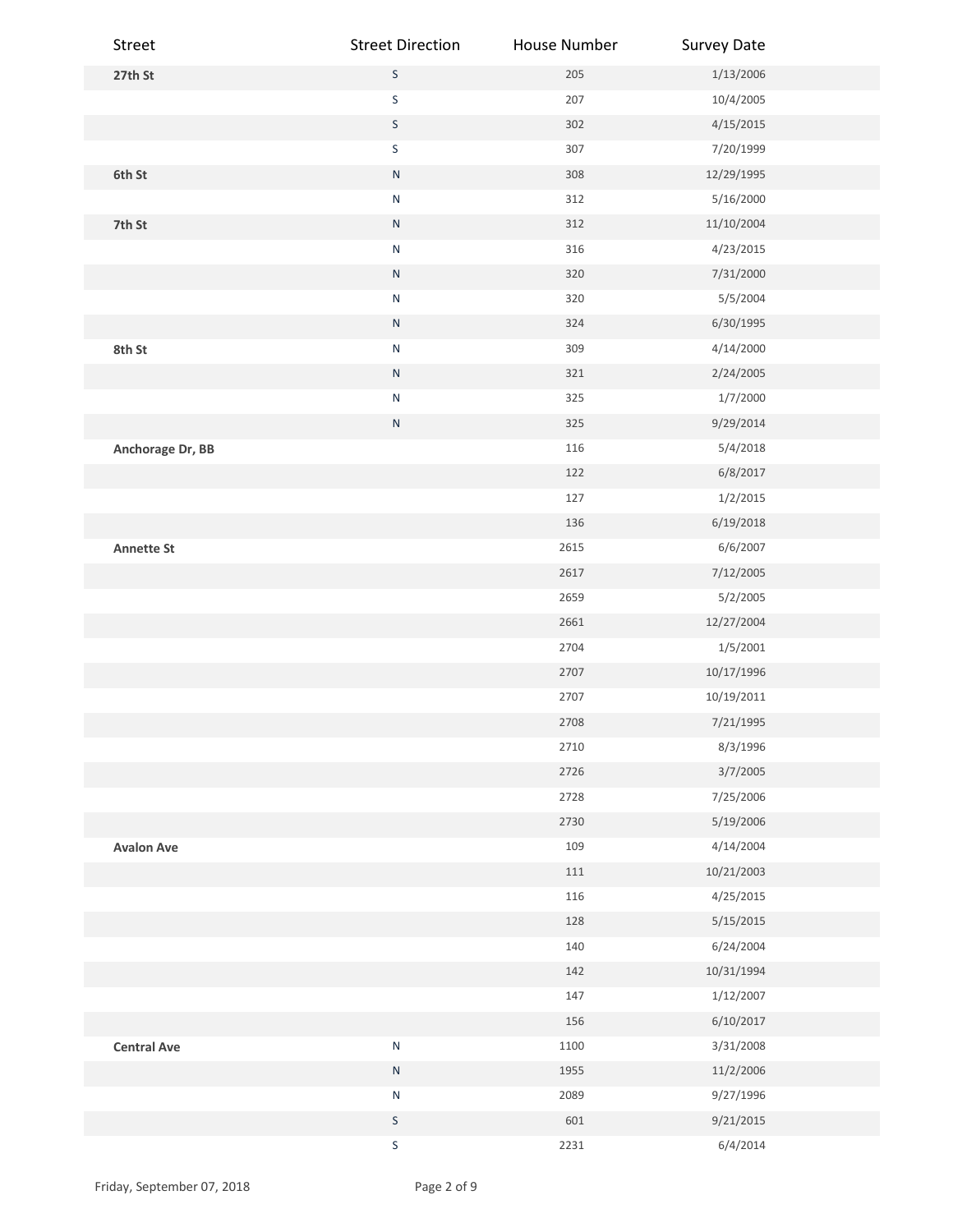| Street                 | <b>Street Direction</b> | House Number | <b>Survey Date</b> |  |
|------------------------|-------------------------|--------------|--------------------|--|
| <b>Central Ave</b>     | $\sf S$                 | 2740         | 1/28/2014          |  |
|                        | $\sf S$                 | 3561         | 8/17/2000          |  |
|                        | $\mathsf S$             | 3565         | 3/25/2002          |  |
|                        | $\sf S$                 | 3666         | 8/27/1997          |  |
| <b>Connecticut Ave</b> |                         | 213          | 6/22/2015          |  |
| <b>Cumberland Dr</b>   |                         | 600          | 2/10/2017          |  |
|                        |                         | 618          | 5/10/2002          |  |
|                        |                         | 625          | 12/22/2015         |  |
| <b>Cypress St</b>      |                         | 313          | 8/26/1994          |  |
| Daytona Ave            | ${\sf N}$               | 816          | 7/19/2007          |  |
|                        | ${\sf N}$               | 816          | 7/19/2007          |  |
|                        | ${\sf N}$               | 816          | 7/19/2007          |  |
|                        | ${\sf N}$               | 1401         | 2/12/2016          |  |
|                        | ${\sf N}$               | 1401         | 9/20/2017          |  |
|                        | ${\sf N}$               | 1503         | 12/8/1995          |  |
|                        | ${\sf N}$               | 1509         | 12/8/1995          |  |
|                        | ${\sf N}$               | 1516         | 11/7/2003          |  |
|                        | ${\sf N}$               | 1522         | 8/2/1999           |  |
|                        | ${\sf N}$               | 1526         | 9/14/2005          |  |
|                        | ${\sf N}$               | 1721         | 1/15/1998          |  |
|                        | ${\sf N}$               | 1959         | 2/26/1996          |  |
|                        | ${\sf N}$               | 2005         | 8/1/1995           |  |
|                        | ${\sf N}$               | 2005         | 5/9/2008           |  |
|                        | $\mathsf S$             | 609          | 2/29/1996          |  |
|                        | $\mathsf S$             | 2213         | 5/22/2003          |  |
|                        | $\sf S$                 | 2213         | 10/5/2006          |  |
|                        | $\mathsf S$             | 2240         | 11/20/1996         |  |
|                        | $\sf S$                 | 2244         | 6/3/2003           |  |
|                        | $\sf S$                 | 2245         | 8/4/2010           |  |
|                        | $\sf S$                 | 2247         | 7/9/2003           |  |
|                        | $\mathsf S$             | 2253         | 2/21/2005          |  |
|                        | $\sf S$                 | 2257         | 11/23/2002         |  |
|                        | $\sf S$                 | 2259         | 11/15/2004         |  |
|                        | $\sf S$                 | 2313         | 8/3/2000           |  |
|                        | $\sf S$                 | 2400         | 10/2/2006          |  |
|                        | $\sf S$                 | 2412         | 5/30/2018          |  |
|                        | $\mathsf S$             | 2415         | 4/7/2014           |  |
|                        | $\sf S$                 | 2416         | 4/29/1998          |  |
|                        | $\mathsf S$             | 2421         | 9/19/2017          |  |
|                        | $\sf S$                 | 2433         | 9/14/1995          |  |
|                        | $\sf S$                 | 2667         | 12/30/1998         |  |
|                        | $\sf S$                 | 2675         | 4/11/1994          |  |
|                        | $\mathsf S$             | 2705         | 5/18/2006          |  |
|                        | $\sf S$                 | 2706         | 4/27/2015          |  |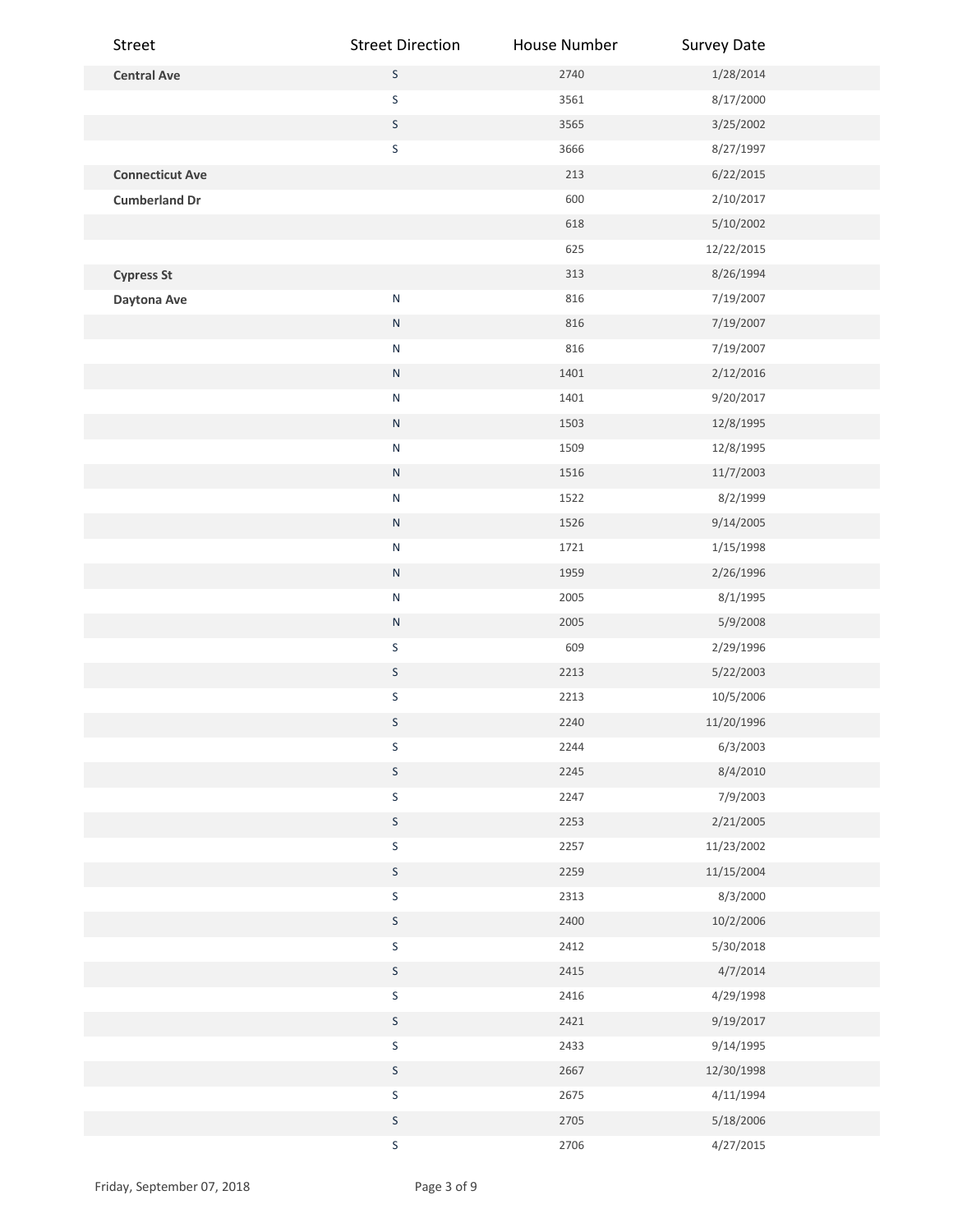| Street             | <b>Street Direction</b> | House Number | <b>Survey Date</b> |  |
|--------------------|-------------------------|--------------|--------------------|--|
| Daytona Ave        | $\mathsf S$             | 2708         | 12/2/1993          |  |
|                    | $\sf S$                 | 2713         | 11/17/1999         |  |
|                    | $\mathsf S$             | 2725         | 6/30/2015          |  |
|                    | $\sf S$                 | 2726         | 2/17/2015          |  |
|                    | $\mathsf S$             | 2727         | 5/26/2016          |  |
|                    | $\sf S$                 | 2733         | 8/13/2007          |  |
|                    | $\mathsf S$             | 2736         | 8/3/2016           |  |
| <b>Flagler Ave</b> | ${\sf N}$               | 119          | 9/29/2016          |  |
|                    | ${\sf N}$               | 209          | 6/9/2016           |  |
|                    | ${\sf N}$               | 809          | 4/11/2008          |  |
|                    | ${\sf N}$               | 809          | 1/10/2014          |  |
|                    | $\sf S$                 | 1004         | 8/26/2003          |  |
|                    | $\mathsf S$             | 1008         | 10/25/1995         |  |
|                    | $\sf S$                 | 1015         | 12/17/2013         |  |
|                    | $\mathsf S$             | 1201         | 2/8/1999           |  |
|                    | $\mathsf S$             | 1231         | 10/11/2004         |  |
|                    | $\mathsf S$             | 1300         | 12/12/1995         |  |
|                    | $\sf S$                 | 1308         | 9/14/2001          |  |
|                    | $\mathsf S$             | 1400         | 11/14/1997         |  |
|                    | $\sf S$                 | 1414         | 5/11/2004          |  |
|                    | $\mathsf S$             | 1439         | 8/26/2002          |  |
|                    | $\mathsf S$             | 1617         | 6/17/1999          |  |
|                    | $\sf S$                 | 1708         | 2/7/1995           |  |
|                    | $\sf S$                 | 1800         | 3/1/2016           |  |
|                    | $\mathsf S$             | 1808         | 3/1/2016           |  |
|                    | $\sf S$                 | 1809         | 1/26/2007          |  |
|                    | $\sf S$                 | 1812         | 4/13/2016          |  |
|                    | $\sf S$                 | 1849         | 1/12/1999          |  |
|                    | $\mathsf S$             | 1900         | 8/26/1994          |  |
|                    | $\sf S$                 | 1912         | 1/1/1997           |  |
|                    | $\mathsf S$             | 1919         | 11/28/1990         |  |
|                    | $\sf S$                 | 1943         | 7/17/2014          |  |
|                    | $\mathsf S$             | 2008         | 8/26/2004          |  |
|                    | $\mathsf S$             | 2012         | 6/3/1994           |  |
|                    | $\mathsf S$             | 2023         | 4/10/1996          |  |
|                    | $\sf S$                 | 2028         | 7/21/2003          |  |
|                    | $\mathsf S$             | 2039         | 5/8/2001           |  |
|                    | $\sf S$                 | 2041         | 11/16/2004         |  |
|                    | $\mathsf S$             | 2131         | 5/14/1996          |  |
|                    | $\mathsf S$             | 2195         | 5/28/2008          |  |
|                    | $\mathsf S$             | 2215         | 1/14/2004          |  |
|                    | $\sf S$                 | 2239         | 6/5/2017           |  |
|                    | $\mathsf S$             | 2240         | 9/15/2017          |  |
|                    | $\mathsf S$             | 2244         | 6/21/1996          |  |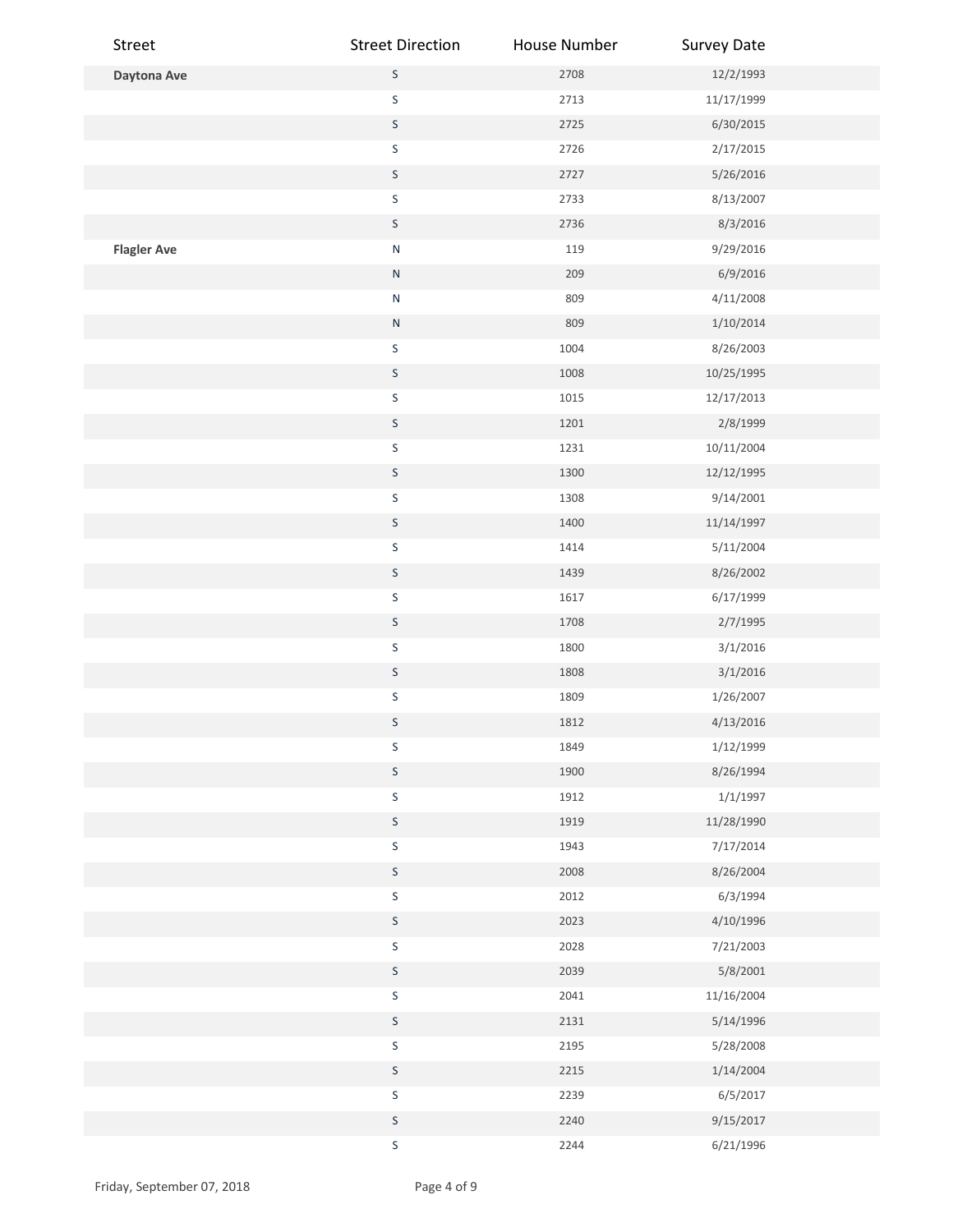| Street             | <b>Street Direction</b> | House Number | <b>Survey Date</b> |  |
|--------------------|-------------------------|--------------|--------------------|--|
| <b>Flagler Ave</b> | $\mathsf S$             | 2249         | 3/16/1998          |  |
|                    | $\sf S$                 | 2271         | 2/7/2005           |  |
|                    | $\mathsf S$             | 2309         | 8/22/1996          |  |
|                    | $\sf S$                 | 2321         | 7/2/2003           |  |
|                    | $\mathsf S$             | 2404         | 10/10/1995         |  |
|                    | $\sf S$                 | 2405         | 11/4/1997          |  |
|                    | $\mathsf S$             | 2421         | 1/21/1995          |  |
|                    | $\sf S$                 | 2425         | 2/4/2014           |  |
|                    | $\sf S$                 | 2432         | 11/2/2009          |  |
|                    | $\sf S$                 | 2434         | 3/23/1998          |  |
|                    | $\mathsf S$             | 2440         | 12/31/1998         |  |
|                    | $\sf S$                 | 2452         | 1/30/2006          |  |
|                    | $\mathsf S$             | 2505         | 9/6/2000           |  |
|                    | $\sf S$                 | 2513         | 2/3/2006           |  |
| <b>Hawks Lane</b>  |                         | 88           | 5/27/2016          |  |
| Irma Lane          |                         | 510          | 2/18/2003          |  |
| John Bull St       |                         | 2705         | 1/1/1998           |  |
|                    |                         | 2709         | 5/5/1998           |  |
| Lakeshore Dr       |                         | 2505         | 12/18/2013         |  |
|                    |                         | 2508         | 6/13/2014          |  |
|                    |                         | 2534         | 5/14/2003          |  |
|                    |                         | 2573         | 9/20/2005          |  |
|                    |                         | 2578         | 11/8/2007          |  |
|                    |                         | 2590         | 11/15/2004         |  |
|                    |                         | 2651         | 1/14/2005          |  |
| <b>Lambert Ave</b> |                         |              |                    |  |
|                    |                         | 151          | 9/7/1994           |  |
|                    |                         | 204          | 10/16/2017         |  |
|                    |                         | 212          | 6/1/1998           |  |
|                    |                         | 385          | 5/11/1995          |  |
|                    |                         | 410          | 4/14/2000          |  |
|                    |                         | 426          | 9/24/2003          |  |
|                    |                         | 429          | 2/17/2004          |  |
|                    |                         | 440          | 11/11/2015         |  |
|                    |                         | 445          | 1/1/1997           |  |
|                    |                         | 450          | 4/11/2000          |  |
|                    |                         | 465          | 11/6/1995          |  |
|                    |                         | 480          | 6/26/2012          |  |
|                    |                         | 500          | 5/30/2002          |  |
|                    |                         | 540          |                    |  |
|                    |                         | 600          | 3/29/1993          |  |
|                    |                         | 600          | 6/8/2018           |  |
|                    |                         | 640          | 5/20/1998          |  |
|                    |                         | 646          | 10/17/2014         |  |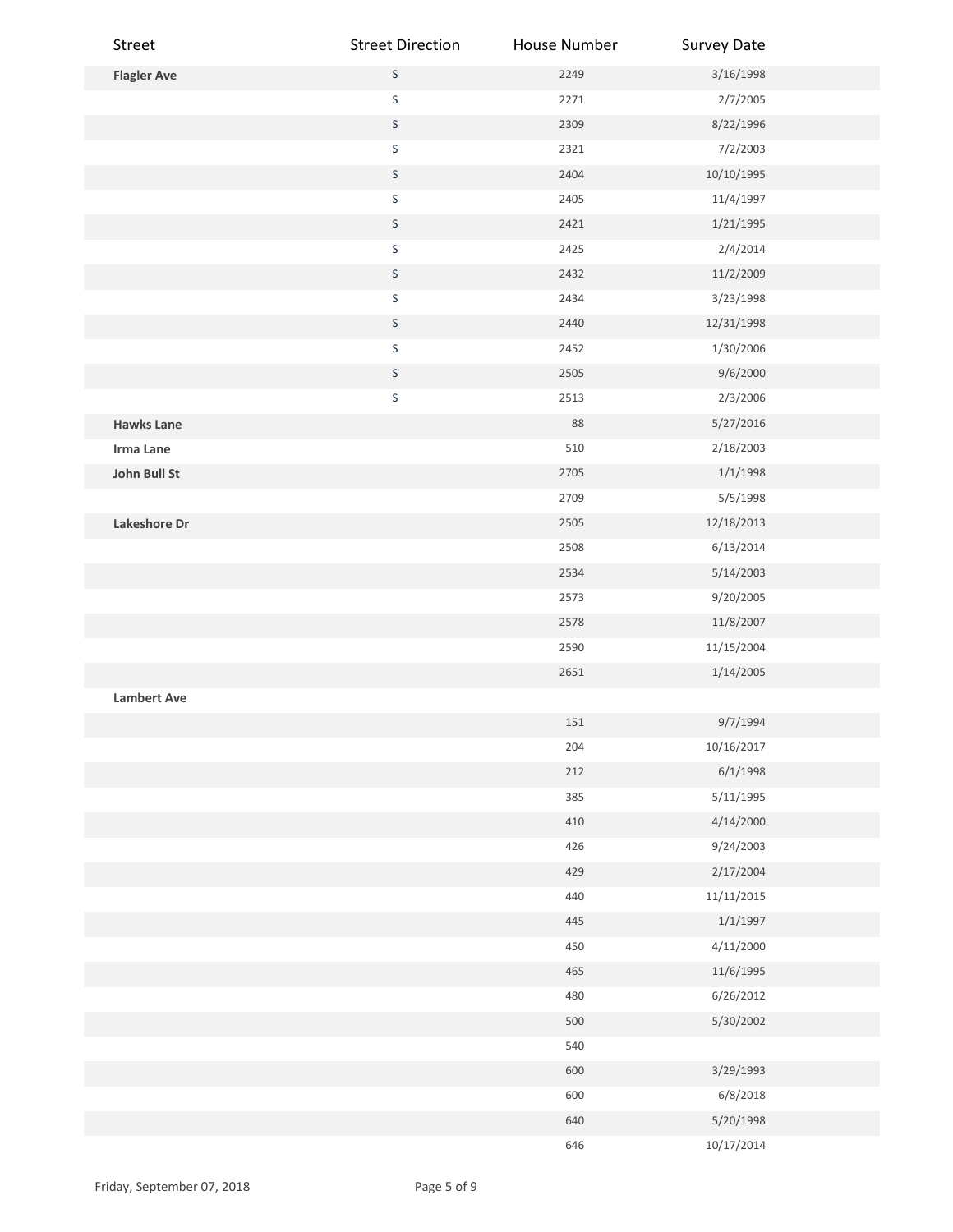| Street               | <b>Street Direction</b> | House Number | <b>Survey Date</b> |  |
|----------------------|-------------------------|--------------|--------------------|--|
| <b>Lambert Ave</b>   |                         | 735          | 1/19/2018          |  |
|                      |                         | 745          | 6/29/2002          |  |
|                      |                         | 770          | 1/17/2006          |  |
|                      |                         | 785          | 1/1/1993           |  |
|                      |                         | 865          | 11/9/1994          |  |
|                      |                         | 875          | 7/14/1994          |  |
|                      |                         | 905          | 6/22/1999          |  |
|                      |                         | 910          | 1/6/2004           |  |
|                      |                         | 945          | 12/2/2005          |  |
|                      |                         | 1060         | 10/9/2012          |  |
|                      |                         | 1305         | 5/17/2001          |  |
|                      |                         | 1305         | 9/12/2003          |  |
|                      |                         | 1411         | 1/16/2006          |  |
|                      |                         | 1421         | 12/16/2016         |  |
|                      |                         | 1481         | 12/5/1995          |  |
|                      |                         | 1511         | 10/19/2011         |  |
|                      |                         | 1520         | 6/30/2000          |  |
|                      |                         | 1540         | 3/22/1999          |  |
|                      |                         | 1560         | 1/6/2004           |  |
|                      |                         | 1591         | 6/29/2018          |  |
|                      |                         | 1600         | 8/8/2000           |  |
|                      |                         | 1631         | 5/30/1996          |  |
|                      |                         | 1660         | 9/18/1996          |  |
|                      |                         | 1680         | 10/10/2006         |  |
|                      |                         | 1700         | 6/19/1997          |  |
|                      |                         | 1720         | 2/19/2002          |  |
|                      |                         | 1720         | 6/2/2007           |  |
| <b>Lambert Cove</b>  |                         | $\sqrt{4}$   | 5/9/2002           |  |
|                      |                         | $\mathsf S$  | 10/4/2006          |  |
| Lantana Ave          |                         | $101\,$      | 9/17/2002          |  |
|                      |                         | 111          | 3/10/2017          |  |
|                      |                         | 123          | 11/11/2003         |  |
|                      |                         | 124          | 1/1/1997           |  |
|                      |                         | 132          | 10/16/2007         |  |
|                      |                         | 151          | 6/1/1996           |  |
|                      |                         | 159          | 8/11/1995          |  |
| <b>Lehigh Ave</b>    |                         | 132          | 12/1/2015          |  |
|                      |                         | 148          | 4/11/2018          |  |
|                      |                         | 156          | 10/11/1994         |  |
| Lookout Dr           |                         | 156          | 6/9/2017           |  |
| Lookout Dr, BB       |                         | 159          | 4/3/2018           |  |
|                      |                         | 160          | 1/18/2018          |  |
|                      |                         | 167          | 1/18/2018          |  |
| <b>Magnolia Terr</b> |                         | 931          | 7/15/1999          |  |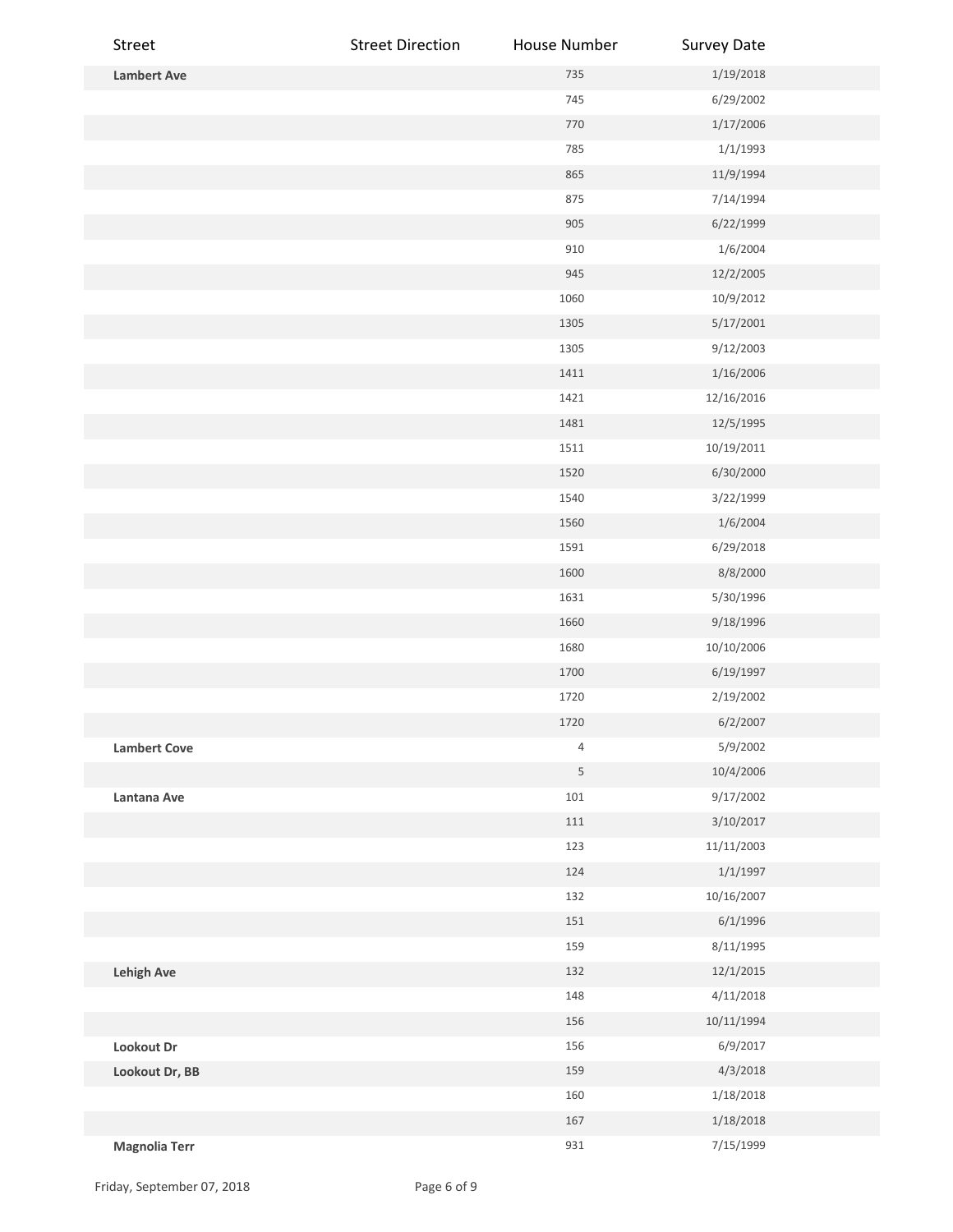| Street                  | <b>Street Direction</b> | House Number | <b>Survey Date</b> |  |
|-------------------------|-------------------------|--------------|--------------------|--|
| Merrimac Dr, BB         |                         | 84           | 7/12/2018          |  |
| Monitor Dr, BB          |                         | 195          | 4/19/2018          |  |
| <b>Moody Blvd</b>       |                         | 2561         | 11/11/2008         |  |
|                         | E                       | 600          | 1/31/2006          |  |
| <b>Moody Lane</b>       |                         | 508          | 6/15/1999          |  |
|                         |                         | 704          | 5/29/2014          |  |
| <b>Nautilus Dr, BB</b>  |                         | $46\,$       | 6/19/2018          |  |
| <b>Oak Place</b>        |                         | 1835         | 1/26/1996          |  |
|                         |                         | 2000         | 7/15/2007          |  |
|                         |                         | 2105         | 8/11/1989          |  |
| Oak St                  |                         | 106          | 7/12/2018          |  |
|                         |                         | 112          | 9/21/2005          |  |
| Ocean Palm Dr           |                         | 205          | 12/15/2014         |  |
|                         |                         | 207          | 7/20/1994          |  |
|                         |                         | 210          | 5/13/2002          |  |
|                         |                         | 218          | 3/22/1996          |  |
|                         |                         | 227          | 1/1/1996           |  |
|                         |                         | 229          | 11/3/2004          |  |
|                         |                         | 234          | 9/14/2009          |  |
|                         |                         | 244          | 6/9/1994           |  |
|                         |                         | 249          | 12/1/1995          |  |
|                         |                         | 274          | 5/28/2003          |  |
|                         |                         | 276          | 4/1/2005           |  |
| <b>Ocean Shore Blvd</b> | ${\sf N}$               | 1119         | 6/7/2007           |  |
|                         | ${\sf N}$               | 1123         | 9/16/2003          |  |
|                         | ${\sf N}$               | 1217         | 3/15/2016          |  |
|                         | Ν                       | 1305         | 6/18/1998          |  |
|                         | ${\sf N}$               | 1317         | 11/20/2008         |  |
|                         | ${\sf N}$               | 1517         | 2/4/2009           |  |
|                         | ${\sf N}$               | 1935         | 9/11/2013          |  |
|                         | ${\sf N}$               | 2305         | 7/26/2000          |  |
|                         | $\mathsf S$             | 316          | 11/22/2006         |  |
| <b>Oceanshore Blvd</b>  | ${\sf N}$               | 2669         | 6/25/2018          |  |
|                         | ${\sf N}$               | 2693         | 12/19/2017         |  |
| <b>Osprey Circle</b>    | ${\sf N}$               | 2659         | 5/3/2018           |  |
| Palm Ave                |                         | 2500         | 9/22/2014          |  |
|                         |                         | 2539         | 9/9/2004           |  |
|                         |                         | 2569         | 4/6/2018           |  |
| <b>Palm Circle</b>      |                         | 131          | 1/11/2005          |  |
|                         |                         | 136          | 8/19/2004          |  |
|                         |                         | 136          | 1/16/2006          |  |
|                         |                         | 141          | 4/2/2001           |  |
|                         |                         | 148          | 9/16/2014          |  |
|                         |                         | 200          | 4/2/2004           |  |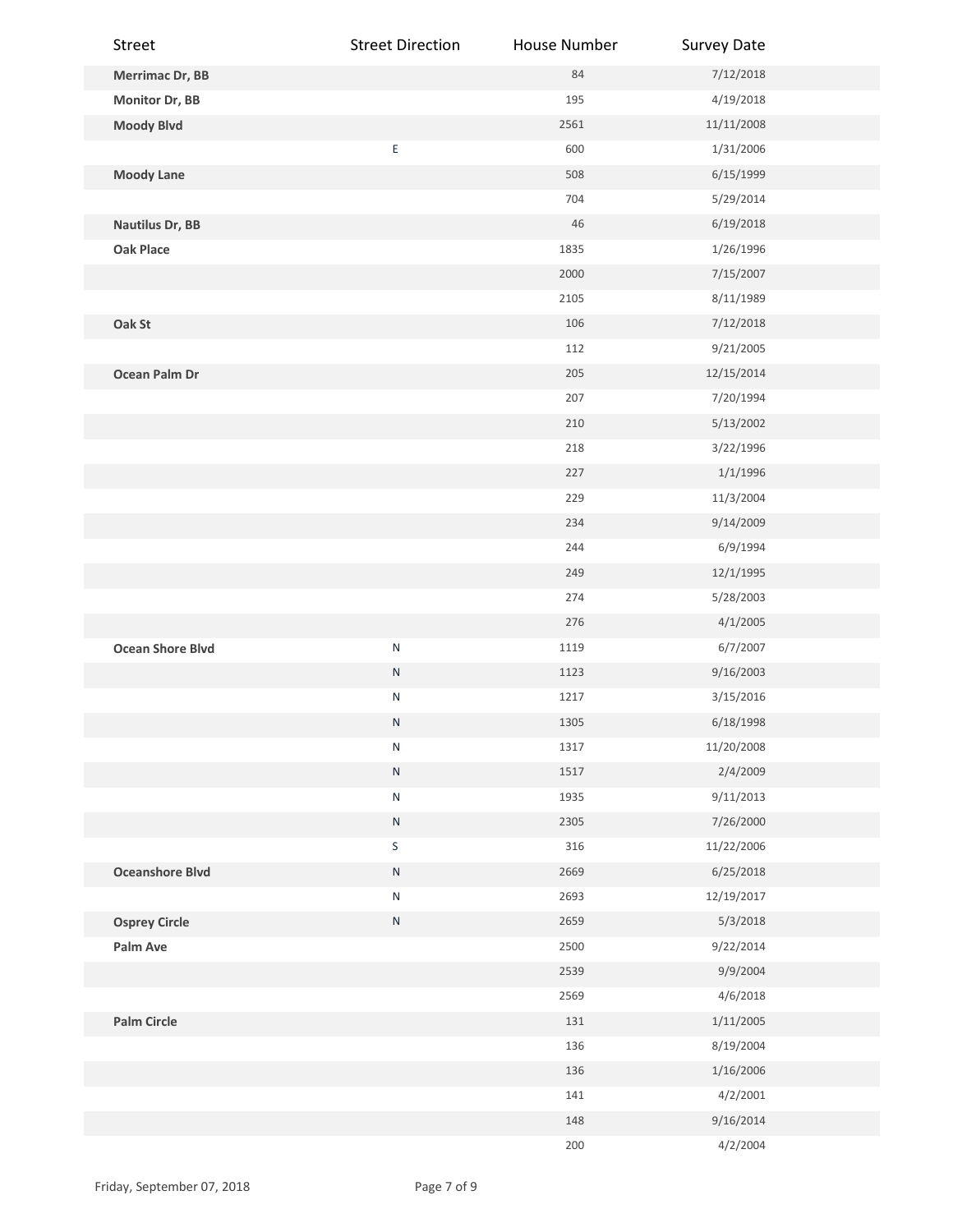| Street                     | <b>Street Direction</b> | House Number | <b>Survey Date</b> |  |
|----------------------------|-------------------------|--------------|--------------------|--|
| <b>Palm Circle</b>         |                         | 208          | 12/18/2009         |  |
|                            |                         | 344          | 3/25/2005          |  |
|                            |                         | 355          | 8/26/1994          |  |
| Palm Dr                    |                         | 315          | 11/11/1996         |  |
|                            |                         | 339          | 8/8/1996           |  |
|                            |                         | 401          | 5/8/1992           |  |
|                            |                         | 403          | 3/17/2003          |  |
|                            |                         | 405          | 9/12/2003          |  |
|                            |                         | 407          | 12/15/1992         |  |
|                            |                         | 409          | 7/15/2004          |  |
|                            |                         | 411          | 6/27/2007          |  |
|                            |                         | 412          | 9/21/1994          |  |
|                            |                         | 412          | 1/7/2004           |  |
|                            |                         | 413          | 8/7/1998           |  |
|                            |                         | 417          | 3/6/1998           |  |
|                            |                         | 418          | 2/25/1999          |  |
|                            |                         | 419          | 11/10/1997         |  |
|                            |                         | 2001         | 2/12/2004          |  |
| <b>Palmetto Ave</b>        | ${\sf N}$               | 123          | 8/25/2009          |  |
|                            | ${\sf N}$               | 143          | 11/23/2005         |  |
|                            | ${\sf N}$               | 148          | 8/16/2001          |  |
|                            | ${\sf N}$               | 159          | 3/8/2011           |  |
|                            | ${\sf N}$               | 164          | 12/15/2006         |  |
|                            | $\sf S$                 | 1911         | 2/28/2007          |  |
|                            | $\sf S$                 | 1935         | 12/16/2009         |  |
|                            | $\sf S$                 | 1936         | 1/15/2014          |  |
|                            | S                       | 1939         | 5/16/1995          |  |
|                            | S                       | 1944         | 5/19/2015          |  |
| <b>Pebble Beach Circle</b> |                         | 49           | 8/11/2004          |  |
| <b>Riverview Rd</b>        |                         | 608          | 8/4/2004           |  |
|                            |                         | 612          | 10/21/1997         |  |
|                            |                         | 621          | 4/27/1997          |  |
|                            |                         | 624          | 4/21/2000          |  |
|                            |                         | 633          | 7/30/2002          |  |
| Sarah St                   |                         | 2542         | 11/29/2017         |  |
| <b>Shearwood Dr</b>        |                         | 550          | 6/26/2009          |  |
|                            |                         | 551          | 8/16/2004          |  |
|                            |                         | 590          | 2/27/2015          |  |
|                            |                         | 591          | 6/17/2007          |  |
| <b>Springdale Dr</b>       |                         | 561          | 3/31/2005          |  |
|                            |                         | 590          | 3/10/2005          |  |
|                            |                         | 600          | 7/6/1994           |  |
| <b>Starboard Dr, BB</b>    |                         | 230          | 11/15/2017         |  |
| Village Dr                 |                         | 29           | 6/18/1989          |  |